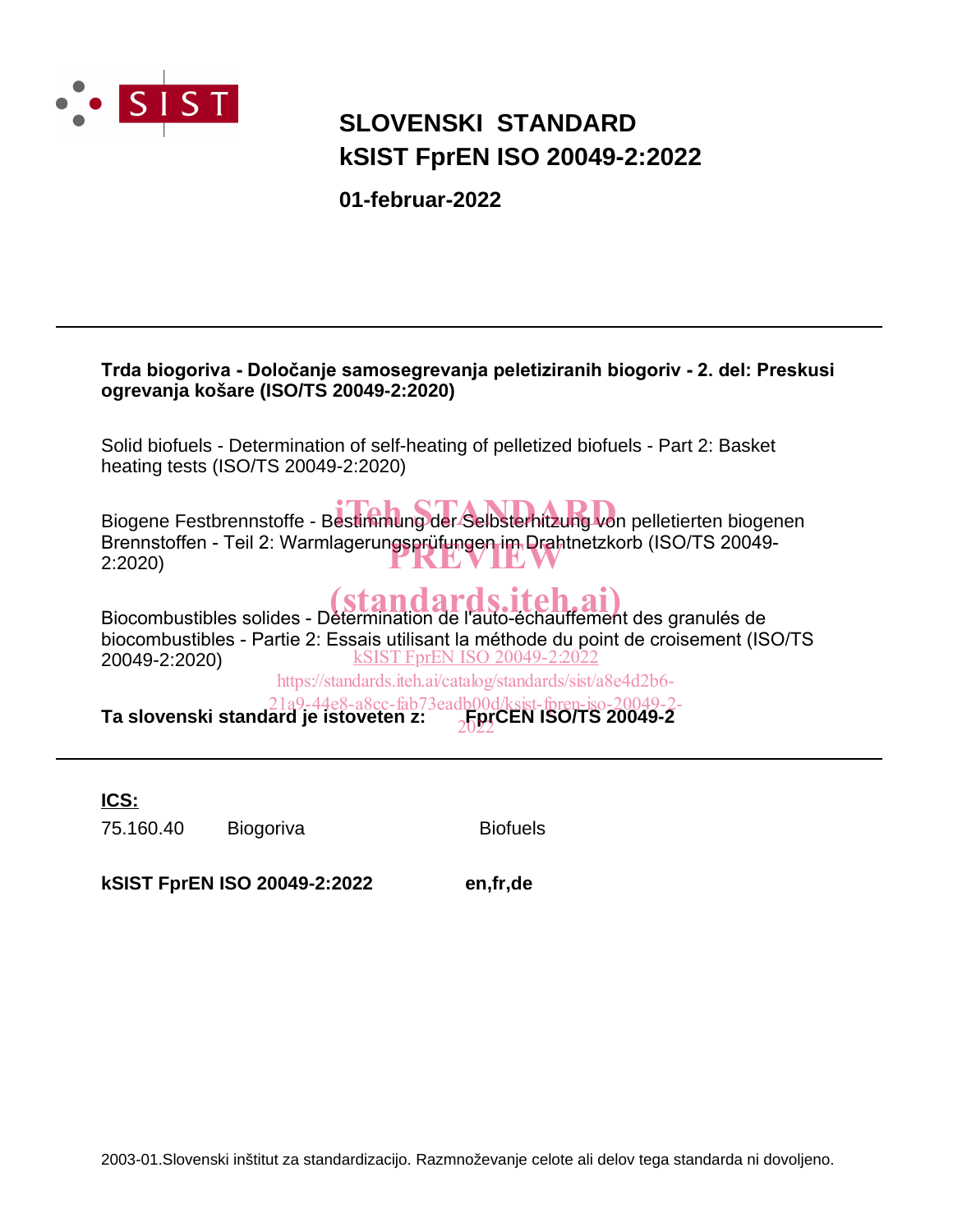# **iTeh STANDARD PREVIEW (standards.iteh.ai)**

kSIST FprEN ISO 20049-2:2022 https://standards.iteh.ai/catalog/standards/sist/a8e4d2b6- 21a9-44e8-a8cc-fab73eadb00d/ksist-fpren-iso-20049-2- 2022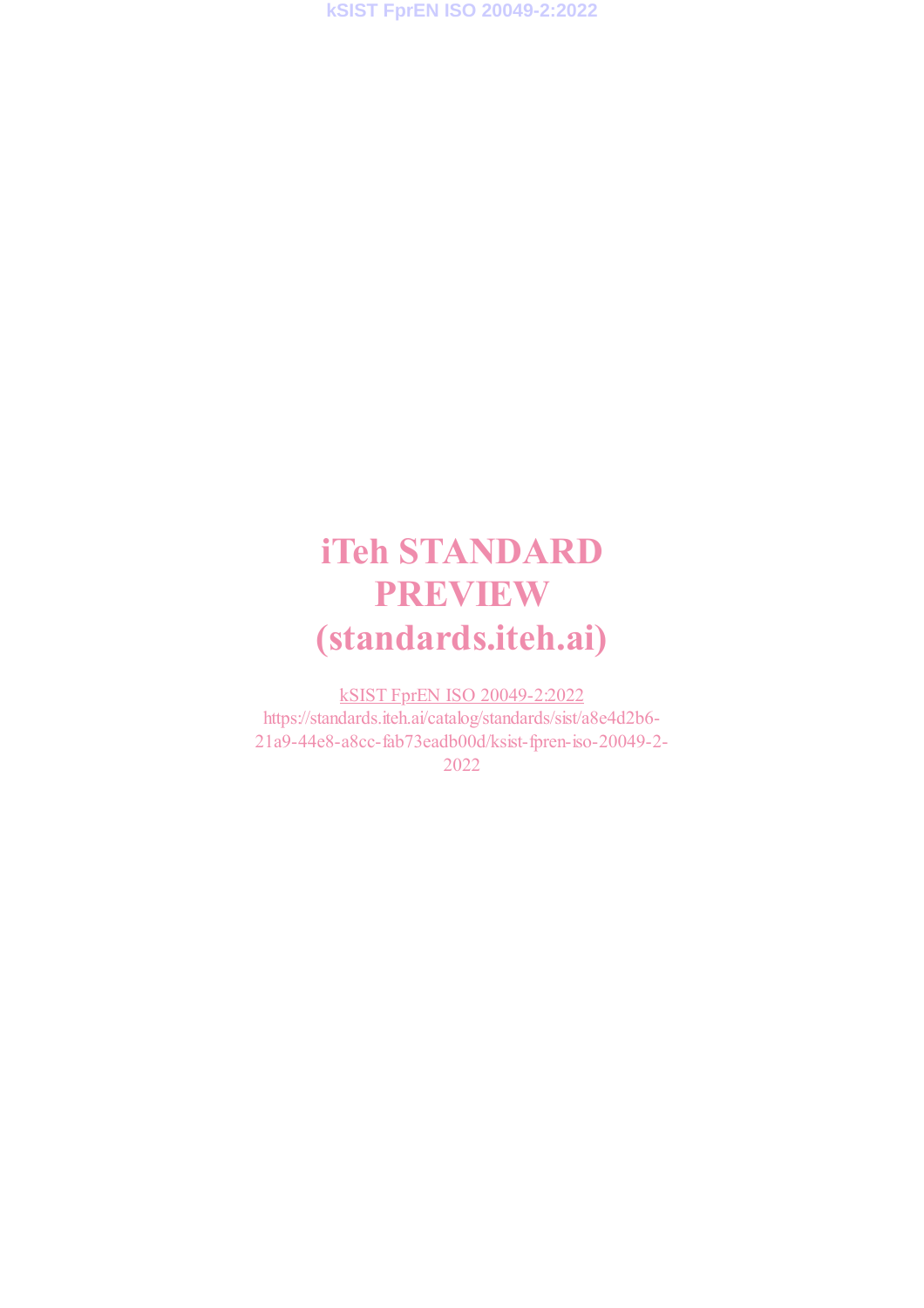## **TECHNICAL** SPECIFICATION

## **ISO/TS 20049-2**

First edition 2020-12

## **Solid biofuels — Determination of self-heating of pelletized biofuels —**

Part 2: **Basket heating tests**

 $\textbf{if}$  **Bi**ocombustibles solides Bétermination de l'auto-échauffement des *granulés de biocombustibles granules de blocompustiples —*<br>Partie 2: Essais utilisant la méthode du point de croisement

## **(standards.iteh.ai)**

kSIST FprEN ISO 20049-2:2022 https://standards.iteh.ai/catalog/standards/sist/a8e4d2b6- 21a9-44e8-a8cc-fab73eadb00d/ksist-fpren-iso-20049-2- 2022



Reference number ISO/TS 20049-2:2020(E)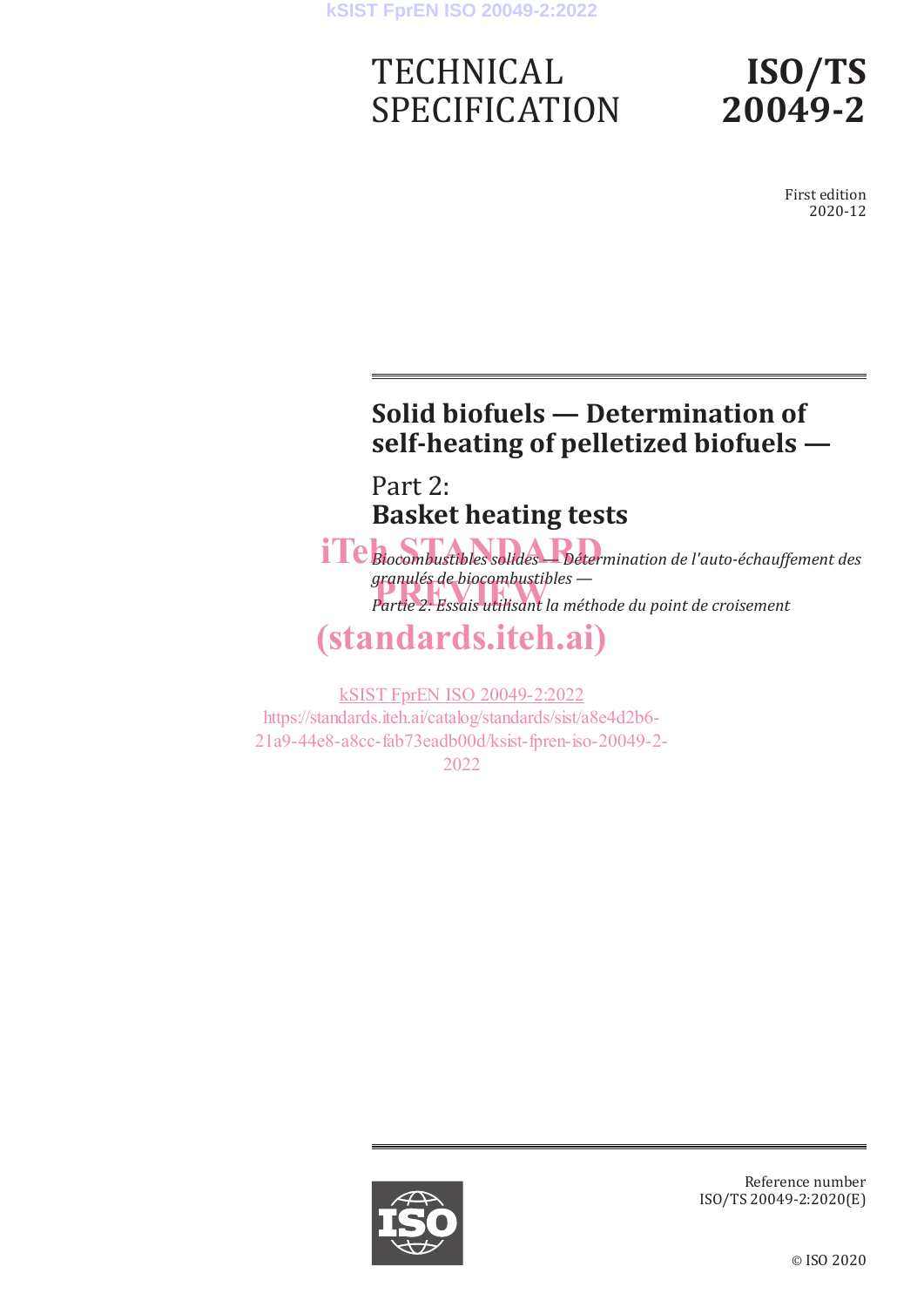## **iTeh STANDARD PREVIEW (standards.iteh.ai)**

kSIST FprEN ISO 20049-2:2022 https://standards.iteh.ai/catalog/standards/sist/a8e4d2b6- 21a9-44e8-a8cc-fab73eadb00d/ksist-fpren-iso-20049-2- 2022



#### **COPYRIGHT PROTECTED DOCUMENT**

© ISO 2020

All rights reserved. Unless otherwise specified, or required in the context of its implementation, no part of this publication may be reproduced or utilized otherwise in any form or by any means, electronic or mechanical, including photocopying, or posting on the internet or an intranet, without prior written permission. Permission can be requested from either ISO at the address below or ISO's member body in the country of the requester.

ISO copyright office CP 401 • Ch. de Blandonnet 8 CH-1214 Vernier, Geneva Phone: +41 22 749 01 11 Email: copyright@iso.org Website: www.iso.org Published in Switzerland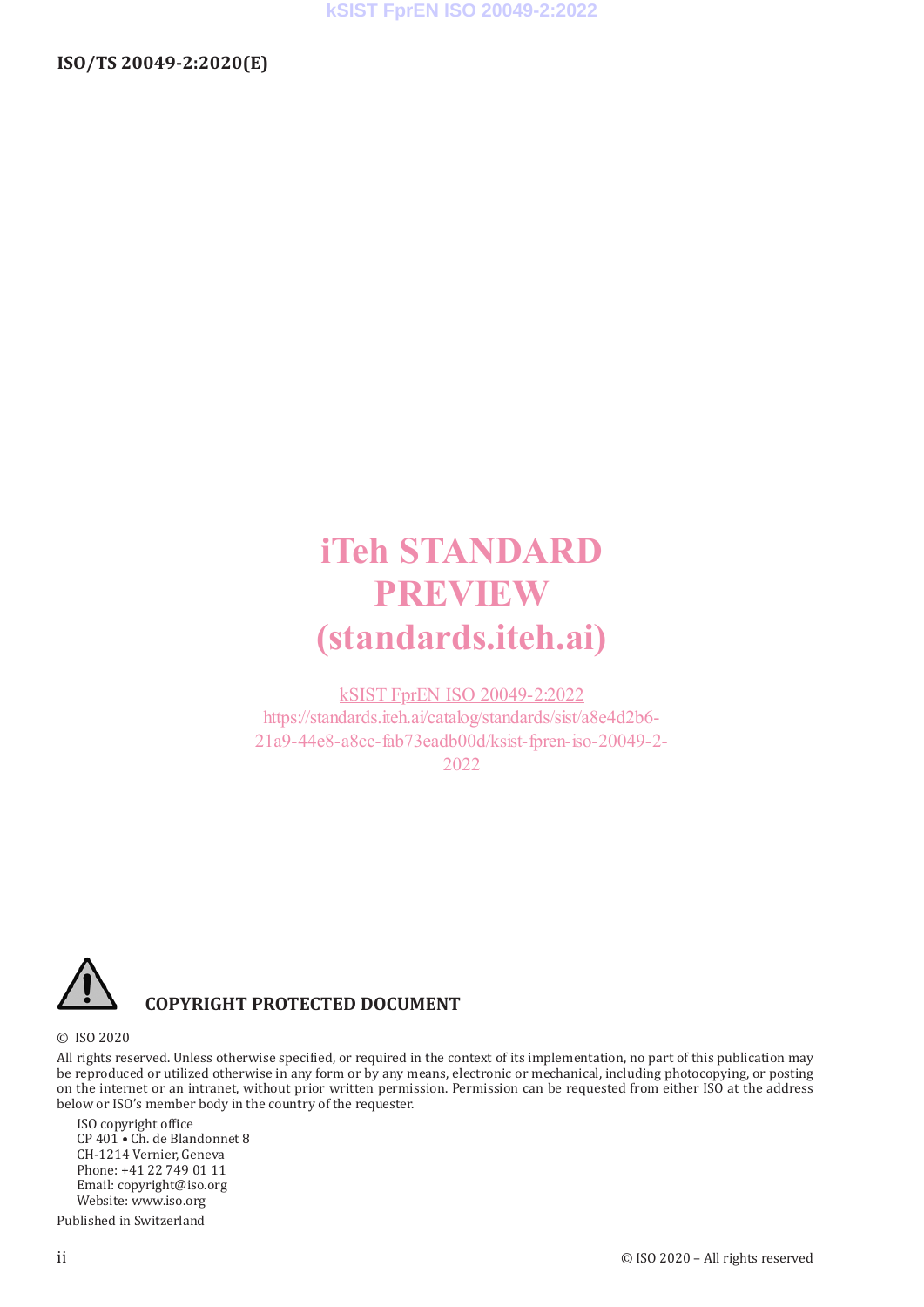### **Contents**

| 1                                                                                   |                                                                                                                                                                                                 |  |  |  |  |
|-------------------------------------------------------------------------------------|-------------------------------------------------------------------------------------------------------------------------------------------------------------------------------------------------|--|--|--|--|
| 2                                                                                   |                                                                                                                                                                                                 |  |  |  |  |
| 3                                                                                   |                                                                                                                                                                                                 |  |  |  |  |
| 4                                                                                   |                                                                                                                                                                                                 |  |  |  |  |
| 5                                                                                   |                                                                                                                                                                                                 |  |  |  |  |
| 6                                                                                   | Tests for product classification <b>Manual Equation</b> 4                                                                                                                                       |  |  |  |  |
|                                                                                     | 6.1                                                                                                                                                                                             |  |  |  |  |
|                                                                                     | General 2008 - 2009 - 2010 - 2010 - 2010 - 2010 - 2010 - 2010 - 2010 - 2010 - 2010 - 2010 - 2010 - 2010 - 2010<br>6.1.1                                                                         |  |  |  |  |
|                                                                                     | 6.1.2<br>6.1.3                                                                                                                                                                                  |  |  |  |  |
|                                                                                     | 6.2                                                                                                                                                                                             |  |  |  |  |
|                                                                                     | 6.3                                                                                                                                                                                             |  |  |  |  |
| 7                                                                                   |                                                                                                                                                                                                 |  |  |  |  |
|                                                                                     | 7.1                                                                                                                                                                                             |  |  |  |  |
|                                                                                     | 7.2                                                                                                                                                                                             |  |  |  |  |
|                                                                                     | 7.2.1<br>General 6<br>Test procedure REVIEW 2<br>7.2.2                                                                                                                                          |  |  |  |  |
|                                                                                     | 7.2.3                                                                                                                                                                                           |  |  |  |  |
|                                                                                     | 7.2.4 Applicability for pelletized biofuels <b>h</b> . a i ) Crossing-point method 38                                                                                                           |  |  |  |  |
|                                                                                     | 7.3                                                                                                                                                                                             |  |  |  |  |
|                                                                                     | 7.3.1<br>General 2008 and 2008 and 2008 and 2008 and 2008 and 2008 and 2008 and 2008 and 2008 and 2008 and 2008 and 200<br>Test procedure FprEN ISO 20049-2:2022 [2010] [2010 [2010] 8<br>7.3.2 |  |  |  |  |
|                                                                                     |                                                                                                                                                                                                 |  |  |  |  |
|                                                                                     |                                                                                                                                                                                                 |  |  |  |  |
|                                                                                     | 7.4                                                                                                                                                                                             |  |  |  |  |
|                                                                                     |                                                                                                                                                                                                 |  |  |  |  |
|                                                                                     | 7.4.2<br>7.4.3                                                                                                                                                                                  |  |  |  |  |
|                                                                                     | 7.4.4                                                                                                                                                                                           |  |  |  |  |
| 8                                                                                   |                                                                                                                                                                                                 |  |  |  |  |
|                                                                                     |                                                                                                                                                                                                 |  |  |  |  |
|                                                                                     | 8.2                                                                                                                                                                                             |  |  |  |  |
|                                                                                     | 8.3                                                                                                                                                                                             |  |  |  |  |
|                                                                                     | 8.4                                                                                                                                                                                             |  |  |  |  |
|                                                                                     | 8.5                                                                                                                                                                                             |  |  |  |  |
| 9                                                                                   |                                                                                                                                                                                                 |  |  |  |  |
| Annex A (informative) Example of calculating kinetic parameters from crossing-point |                                                                                                                                                                                                 |  |  |  |  |
|                                                                                     |                                                                                                                                                                                                 |  |  |  |  |
|                                                                                     |                                                                                                                                                                                                 |  |  |  |  |
|                                                                                     |                                                                                                                                                                                                 |  |  |  |  |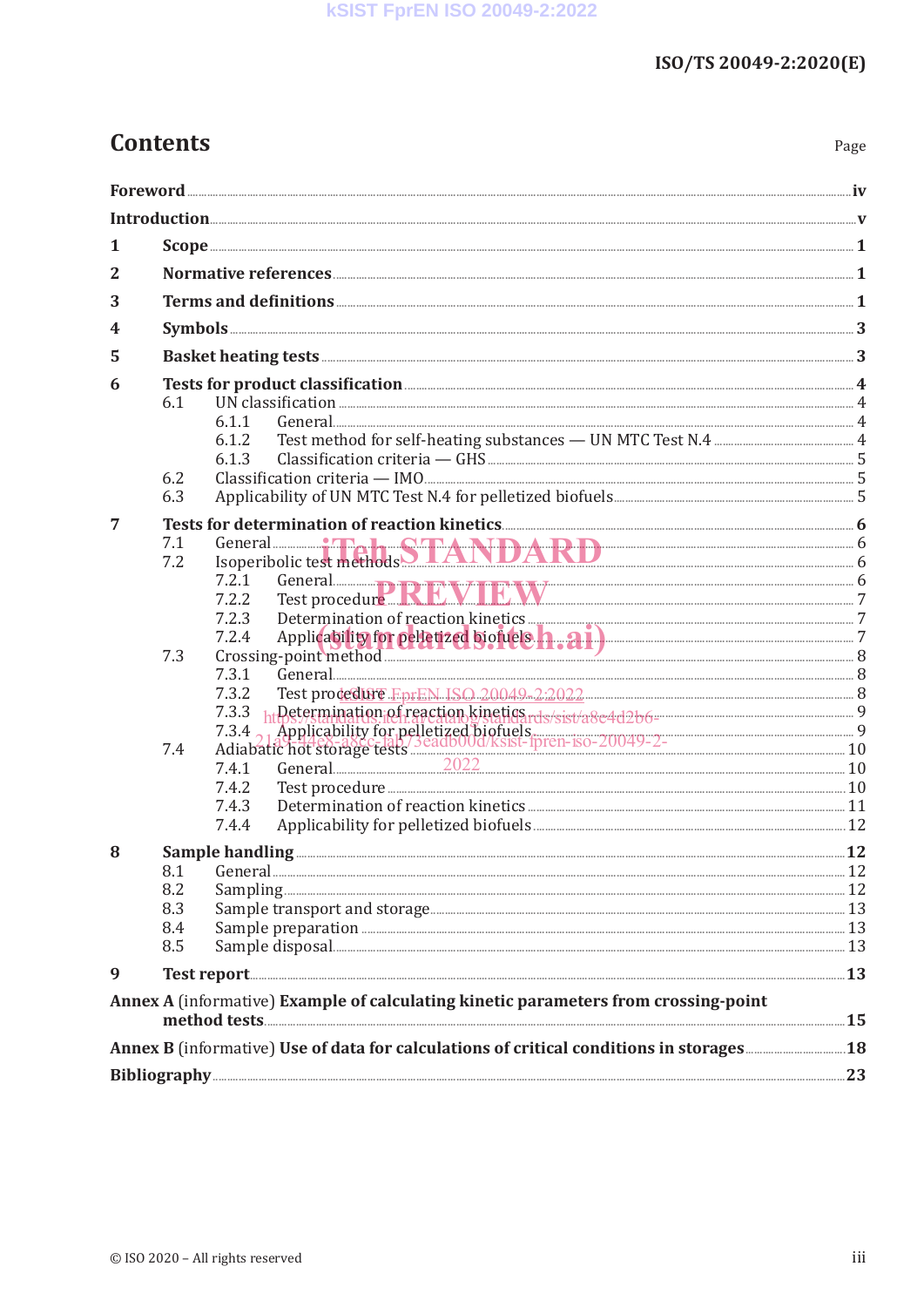### **Foreword**

ISO (the International Organization for Standardization) is a worldwide federation of national standards bodies (ISO member bodies). The work of preparing International Standards is normally carried out through ISO technical committees. Each member body interested in a subject for which a technical committee has been established has the right to be represented on that committee. International organizations, governmental and non-governmental, in liaison with ISO, also take part in the work. ISO collaborates closely with the International Electrotechnical Commission (IEC) on all matters of electrotechnical standardization.

The procedures used to develop this document and those intended for its further maintenance are described in the ISO/IEC Directives, Part 1. In particular, the different approval criteria needed for the different types of ISO documents should be noted. This document was drafted in accordance with the editorial rules of the ISO/IEC Directives, Part 2 (see www.iso.org/directives).

Attention is drawn to the possibility that some of the elements of this document may be the subject of patent rights. ISO shall not be held responsible for identifying any or all such patent rights. Details of any patent rights identified during the development of the document will be in the Introduction and/or on the ISO list of patent declarations received (see www.iso.org/patents).

Any trade name used in this document is information given for the convenience of users and does not constitute an endorsement.

For an explanation of the voluntary nature of standards, the meaning of ISO specific terms and expressions related to conformity assessment, as well as information about ISO's adherence to the<br>World Trade Organization (WTO) principles in the Technical Barriers to Trade (TBT), see <u>www.iso.org/</u> World Trade Organization (WTO) principles in the Technical Barriers to Trade (TBT), see www.iso.org/<br>iso/foreword.html. iso/foreword.html.

This document was prepared by Technical Committee ISO/TC 238, *Solid biofuels*. **(standards.iteh.ai)**

A list of all parts in the ISO 20049 serie<u>sgam be found on the ISO-websit</u>e.

Any feedback or questions on this document should be directed to the user's national standards body. A complete listing of these bodies can be found at <u>Www.is0.org/members.html</u>049-2-

2022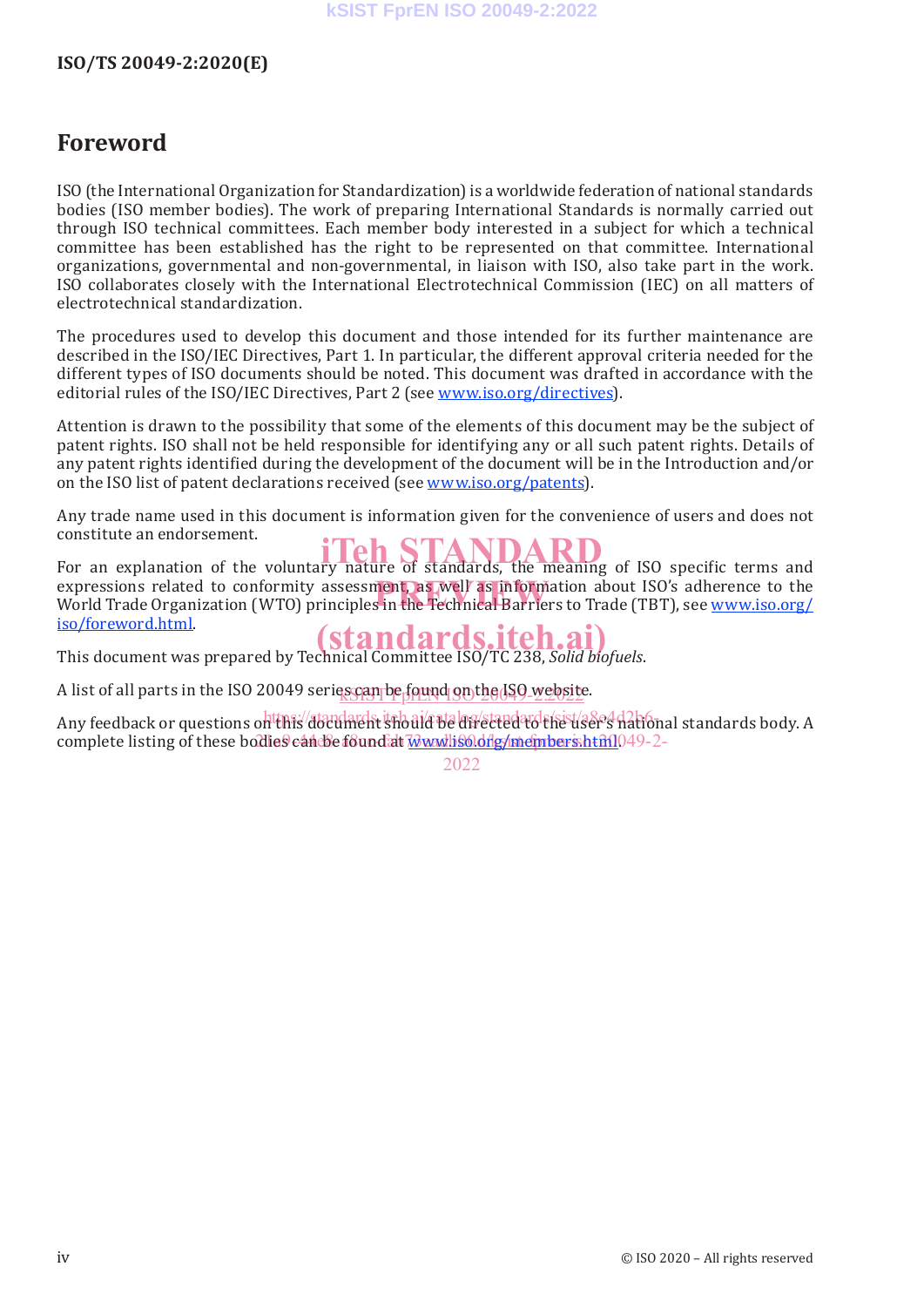### **Introduction**

There is a continuous global growth in production, storage, handling, bulk transport and use of solid biofuels especially in the form of pelletized biofuels.

The specific physical and chemical characteristics of solid biofuels, their handling and storage can lead to a risk of fire and/or explosion, as well as health risks such as intoxication due to exposure to carbonmonoxide, asphyxiation due to oxygen depletion or allergic reactions.

Heat can be generated in solid biofuel by exothermic biological, chemical and physical processes. Biological processes include the metabolism of fungus and bacteria and occur at lower temperatures; the oxidation of wood constituents increases with temperature and dominates at higher temperatures; the heat production from biological and chemical processes leads to transport of moisture in the bulk material, with associated sorption and condensation of water, which both are exothermic processes. In, for example, a heap of stored forest fuel or a heap of moist wood chips, all of these processes can be present and contribute to heat production.

Solid biofuels such as wood pellets, however, are intrinsically sterile  $\mathfrak{b}$  due to the conditions during manufacturing (exposure to severe heat during drying, fragmentation during hammermilling and pressure during extrusion) but can attract microbes if becoming wet during handling and storage resulting in metabolism and generation of heat. Leakage of water into a storage of wood pellets can also lead to the physical processes mentioned above. Non-compressed wood like feedstock and chips also lead to the physical processes mentioned above. Non-compressed wood like leedstock and chips<br>typically have a fauna of microbes which under certain circumstances will result in heating. All the processes mentioned above contribute to what is called self-heating although oxidation is likely to be one of the main contributing factors in the temperature range under which most biofuels are stored.<br>The heat build-un can be significant in large bulk stores as the heat conduction in the material is low. The heat build-up can be significant in large bulk stores as the heat conduction in the material is low. Under certain conditions the heat generation can lead to thermal runaway and spontaneous ignition.

The potential for self-heating seems to vary considerably for different types of solid biofuel pellets. The raw material used, and the properties of these raw materials have proven to influence the propensity for self-heating of the produced wood pellets. However, the production process (e.g. the drying process) also influences the potential for self-heating at is therefore important to be able to identify solid biofuel pellets with high he<u>at generation potential to avoid fires in stored material</u>s.

Two intrinsically different types of tests meth $\partial\mathcal{B}^2$ can be used to estimate the potential of self-heating:

- a) in the isothermal calorimetry method described in ISO 20049-1, the heat flow generated from the test portion is measured directly;
- b) in the basket heating tests described in this document, the temperature of the test portion is being monitored and the critical ambient temperature (CAT), where the temperature of the test portion just does not increase significantly due to self-heating, is used for indirect assessment of selfheating.

These two methods are applied at different analysis temperature regimes. The operating temperature for an isothermal calorimeter is normally in the range 5  $\degree$ C to 90  $\degree$ C whereas basket heating tests are conducted at higher analysis (oven) temperatures. For basket heating tests with wood pellets, the CAT is found for a 1 l sample portion in the range 150 °C to 200 °C.

NOTE 1 The two types of test methods referred to above do not measure heat production from physical processes such as transport of moisture.

NOTE 2 It is likely that oxidation reactions taking place in the low respective high temperature regimes for solid biofuel pellets are of different character and thus have different reaction rates and heat production rates. In such a case, extrapolation of the data from a high temperature test series can lead to non-conservative results and might not be applicable without taking the low temperature reactions into account. In the general case of two reactions with different activation energies, the high activation energy is "frozen out" at low temperatures and the low activation energy reaction is "swamped" at higher temperatures<sup>[2]</sup>.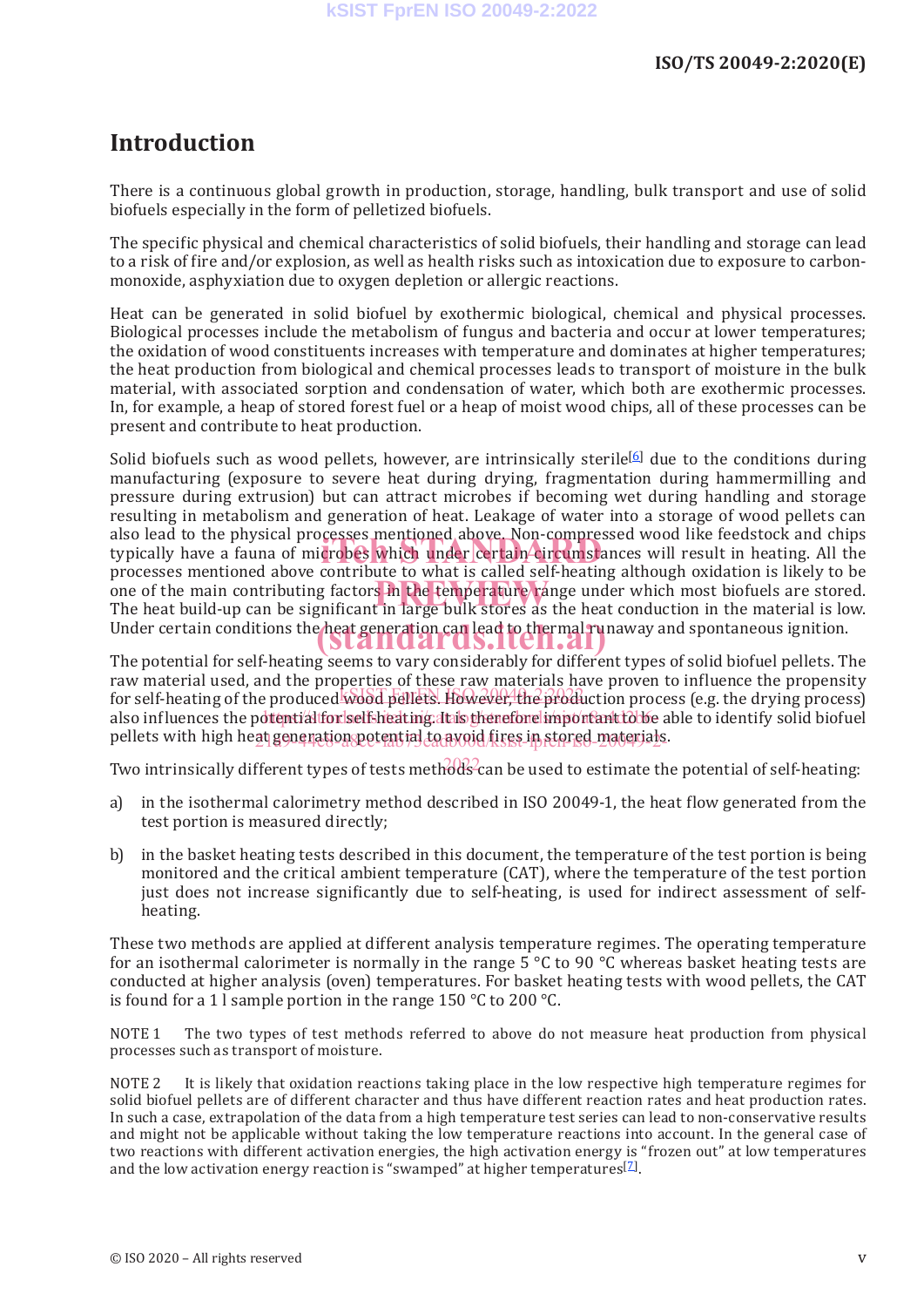NOTE 3 It has been shown for a limited number of different types of wood pellets that the reaction rates in the lower temperature regime measured by isothermal calorimetry were higher compared to the reaction rate data determined from basket heating tests in the higher temperature regime<sup>[8]</sup>.

Basket heating tests have been used traditionally for characterization of the tendency for spontaneous ignition of predominantly coals, but also for other reactive organic materials such as, for example, cottonseed meal, bagasse and milk powder<sup>[9]</sup>. The principle used in this type of tests is to find the CAT for a self-heating sample material of specific size and geometry.

There are several different methods described in the literature with different degrees of sophistication. The variations span from simple pass and fail tests to more advanced tests from which data on reaction rates can be extracted<sup>[10]</sup>.

Basket heating tests are useful for assessment of self-heating of solid biofuel pellets. The test method selected can be evaluated for its applicability based on the information given in this document.

A compilation of available basket heating test methods is given in this document. Guidance on the suitability for application of these methods for tests with pelletized biofuels is provided.

Basic theory of the use of basket heating test data for calculations of critical conditions in storages is provided in Annex B.

## **iTeh STANDARD PREVIEW (standards.iteh.ai)**

kSIST FprEN ISO 20049-2:2022 https://standards.iteh.ai/catalog/standards/sist/a8e4d2b6- 21a9-44e8-a8cc-fab73eadb00d/ksist-fpren-iso-20049-2- 2022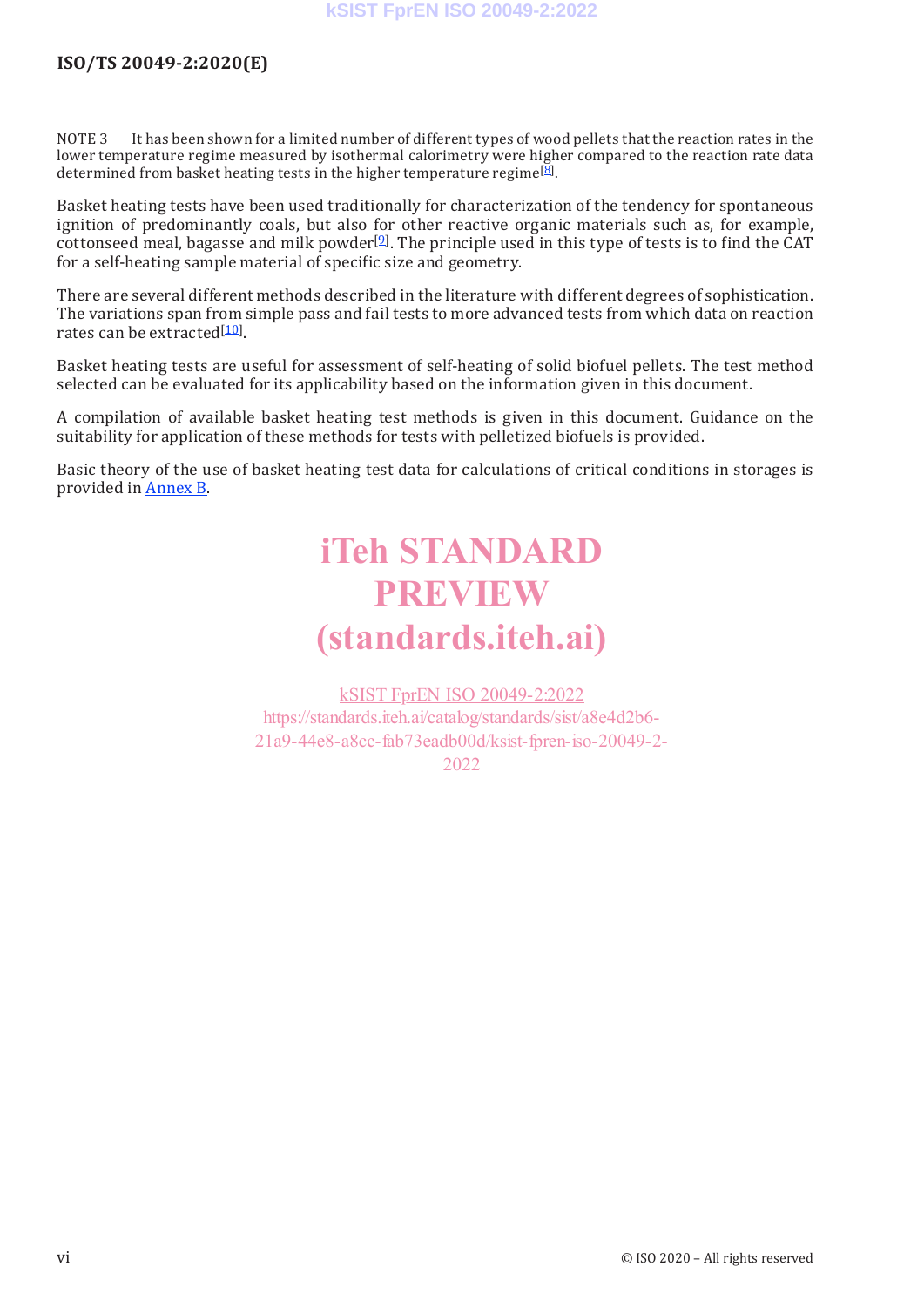### **Solid biofuels — Determination of self-heating of pelletized biofuels —**

### Part 2: **Basket heating tests**

### **1 Scope**

This document specifies basket heating tests for the characterization of self-heating properties of solid biofuel pellets.

This document includes:

- a) a compilation of basket heating test methods;
- b) guidance on the applicability and use of basket heating tests for solid biofuel pellets;
- c) information on the application of basket heating test data for calculations of critical conditions in storages.

Data on spontaneous heat generation determined using this document is only associated with the specific quality and age of the sample material. **(standards, iteh.ai)** 

The information derived using this document is for use in quality control and in hazard and risk assessments related to the procedures given in ISO 20024.

The described methods can be used for other substances than solid biofuel pellets (e.g. wood chips). https://standards.iteh.ai/catalog/standards/sist/a8e4d2b6- **EprEN ISO 20049-2:202** 

21a9-44e8-a8cc-fab73eadb00d/ksist-fpren-iso-20049-2-

#### **2 Normative references** 2022

The following documents are referred to in the text in such a way that some or all of their content constitutes requirements of this document. For dated references, only the edition cited applies. For undated references, the latest edition of the referenced document (including any amendments) applies.

ISO 14780, *Solid biofuels — Sample preparation*

ISO 16559, *Solid biofuels — Terminology, definitions and descriptions*

ISO 18135, *Solid Biofuels — Sampling*

#### **3 Terms and definitions**

For the purposes of this document, the terms and definitions given in ISO 16559 and the following apply.

ISO and IEC maintain terminological databases for use in standardization at the following addresses:

- ISO Online browsing platform: available at https://www.iso.org/obp
- IEC Electropedia: available at http://www.electropedia.org/

#### **3.1**

#### **analysis temperature**

temperature of the analysis environment, i.e. the oven temperature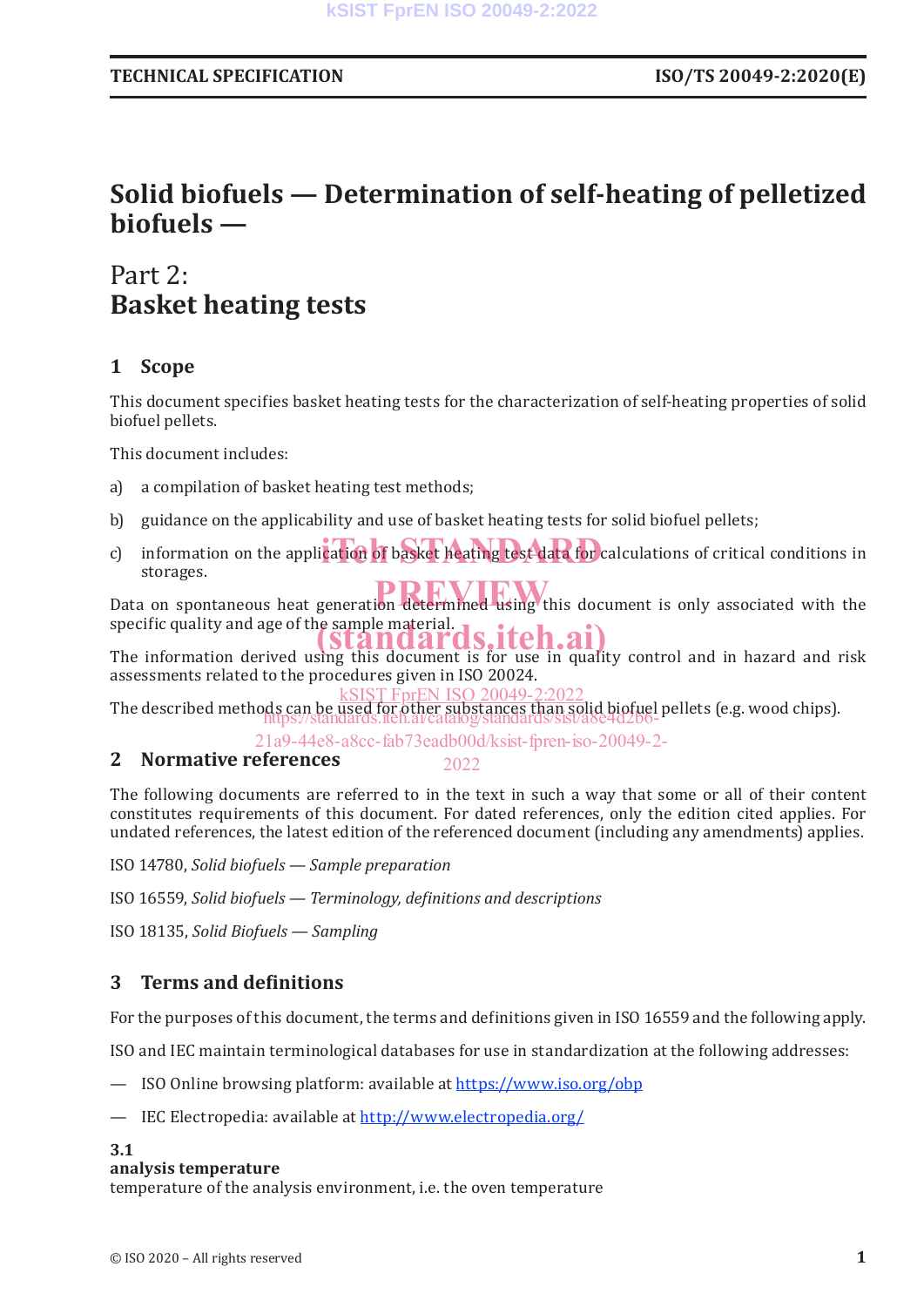#### **3.2**

#### **Biot number**

quotient of the convective heat transfer coefficient (between the sample boundary and the surrounding air) and the conduction in the sample material normalized by the characteristic dimension of the test basket

#### **3.3**

#### **critical ambient temperature**

#### **CAT**

ambient temperature [the *analysis temperature* (3.1) or the temperature of a storage] where the internal temperature of the *test portion* (3.6) or the stored material increases significantly (due to *selfheating*  $(3.4)$ 

#### **3.4**

#### **self-heating**

rise in temperature in a material resulting from an exothermic reaction within the material

[SOURCE: ISO 13943:2017, 3.341, modified — "<chemical>" has been deleted from the beginning of the definition.]

#### **3.5**

#### **spontaneous ignition**

ignition caused by an internal exothermic reaction

nghition caused by an internal exothermic reaction<br>Note 1 to entry: See the definitions of ignition in ISO 13943.

[SOURCE: ISO 13943:2017, 3.24, modified — "spontaneous ignition" has replaced auto-ignition" has the preferred term and the other terms have been deleted. Notes 1 to 3 have been deleted and a new Note 1 to entry has been added.] **(standards.iteh.ai)**

#### **3.6**

**test portion**

**test sample**

sub-sample either of a *laboratory sample* (3.8) or a *test sample* (3.7) kSIST FprEN ISO 20049-2:2022 https://standards.iteh.ai/catalog/standards/sist/a8e4d2b6-

#### **3.7**

21a9-44e8-a8cc-fab73eadb00d/ksist-fpren-iso-20049-2-

#### $2022$

*laboratory sample* (3.8) after an appropriate preparation made by the laboratory

Note 1 to entry: In this document, the test sample is typically a representative sample from a batch of solid biofuel pellets.

#### **3.8**

#### **laboratory sample**

combined sample or a sub-sample of a combined sample for use in a laboratory

[SOURCE: ISO 16559:2014, 4.124]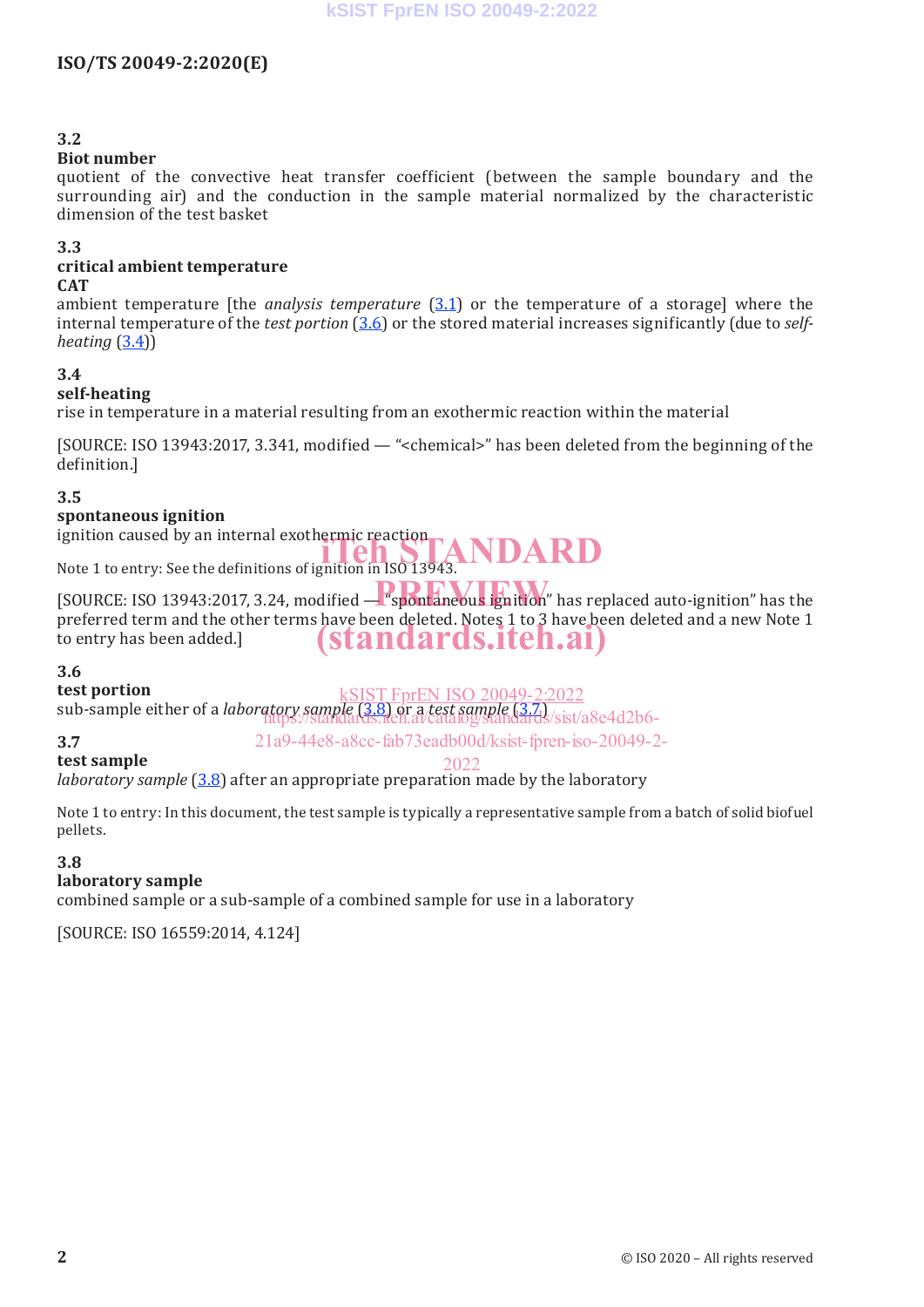#### **4 Symbols**

| Symbol                            | Quantity                                                                 | <b>Typical unit</b>   |
|-----------------------------------|--------------------------------------------------------------------------|-----------------------|
| $\boldsymbol{A}$                  | pre-exponential factor in Arrhenius expression                           | $s^{-1}$              |
| $\boldsymbol{B}$                  | dimensionless adiabatic temperature rise                                 | dimensionless         |
| Bi                                | Biot number, (Bi= $\frac{hL}{\lambda}$ )                                 | dimensionless         |
| $c_{0}$                           | ambient oxygen concentration by volume fraction                          | dimensionless         |
| $\overline{C}$                    | specific heat capacity of the reaction products                          | $J kg^{-1} K^{-1}$    |
| $\overline{C_{\rm p}}$            | specific heat capacity of the bulk material                              | $J kg^{-1} K^{-1}$    |
| $\overline{d}$                    | diameter of body                                                         | m                     |
| $\boldsymbol{D}$                  | diffusion coefficient                                                    | $m^2 s^{-1}$          |
| $E_{\rm a}$                       | activation energy                                                        | $J$ mol <sup>-1</sup> |
| $H_0$                             | gross calorific value                                                    | ${\rm J\,kg^{-1}}$    |
| $\hbar$                           | heat transfer coefficient                                                | $W m^{-2} K^{-1}$     |
| $h_{\rm r}$                       | radiative amount on heat transfer coefficient                            | $W m^{-2} K^{-1}$     |
| $h_{\underline{c}}$               | convective amount on heat transfer coefficient                           | $W m^{-2} K^{-1}$     |
| $\cal L$                          | characteristic length                                                    | m                     |
| $\vert n \vert$                   | order of reaction                                                        | dimensionless         |
| $\cal P$                          | constant, see Formulae (2) and (3)                                       | dimensionless         |
| $\dot{q}'$                        | heat generation term, see Formula (B.1)                                  | $W m^{-3}$            |
| Q                                 |                                                                          | ${\rm J\,kg^{-1}}$    |
| $\overline{Q_0}$                  | heat of reaction<br>heat of reaction by volume of oxygen                 | J m $\overline{3}$    |
| $\cal R$                          | universal gas constant                                                   | $Imol^{-1} K^{-1}$    |
| Ra                                | <u>KSIST FprEN ISO</u><br>20049-2:2022<br>Rayleigh number                | dimensionless         |
| $\boldsymbol{t}$                  | https://standards.iteh.ai/catalog/standards/sist/a8e<br>time             | $\frac{1}{2}2b6$ -    |
| $\cal T$                          | temperature <sup>9-44e8-a8cc-fab73eadb00d/ksist-fpren-iso-2</sup>        | $R^{49-2-}$           |
| $T_{0}$                           | 2022<br>ambient temperature                                              | K                     |
| $T_{\rm p}$                       | crossing point temperature                                               | $\rm K$               |
| $\boldsymbol{X}$                  | length coordinate                                                        | m                     |
| $\delta$                          | Frank-Kamenetskii parameter, see Formula (B.4)                           | dimensionless         |
| $\overline{\delta_c}$             | critical value of $\delta$                                               | $\,$ dimensionless    |
| $\epsilon$                        | activation energy parameter, $\left(\varepsilon = \frac{RT_0}{F}\right)$ | dimensionless         |
| $\varphi$                         | oxygen diffusion parameter, see Formula (B.13)                           | dimensionless         |
| $ \lambda $                       | thermal conductivity of sample                                           | $W m^{-1} K^{-1}$     |
| $\overline{\lambda_{\text{air}}}$ | thermal conductivity of air                                              | $\rm W~m^{-1}~K^{-1}$ |
| $\rho$                            | bulk density                                                             | $kg m-3$              |
| $\sigma$                          | Stefan-Boltzmann coefficient                                             | $W m^{-2} K^{-4}$     |

#### **5 Basket heating tests**

The detailed test procedure varies between different isoperibolic and adiabatic methods. Isoperibolic methods include that the test portion is put in a wire-mesh basket, which is placed in an oven heated to a fixed elevated temperature. The oven is equipped with a fan to keep the temperature uniform and to give a relatively large convective heat transfer coefficient to the test specimen<sup>[9][10]</sup>. For adiabatic tests, the oven temperature is adjusted to the temperature at the centre of the sample[5].